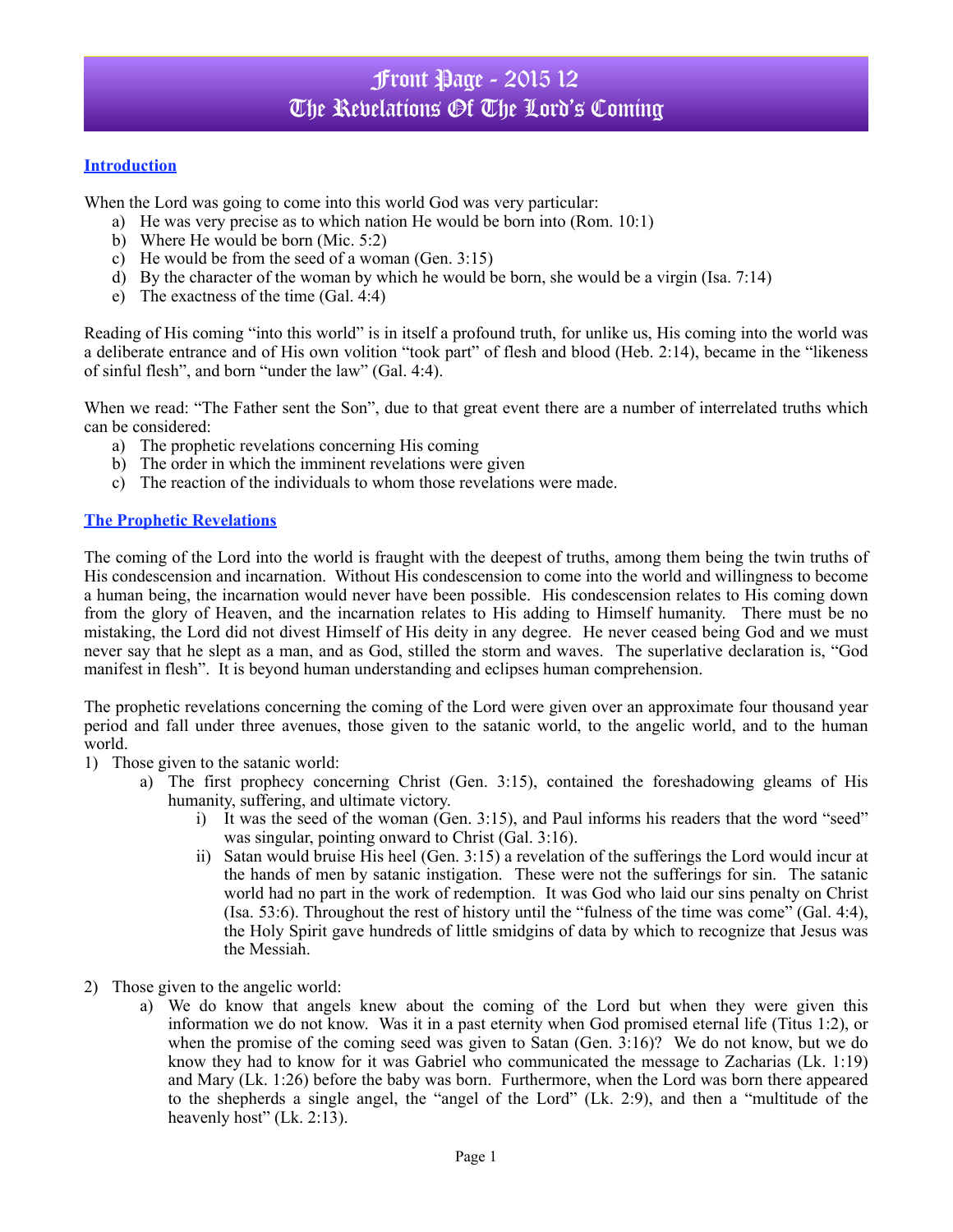# Front Page - 2015 12 The Revelations Of The Lord's Coming

- 3) Those given to the human world:
	- a) Those given to the human world are divided into two groups, those given to humanity by angelic revelations, and those given by divine revelation to individuals, for instance to the wise men.

### **Those Given To Humanity By Prophetic Statements From Angels**

One of the first observations is that since God is the God of order, then it is to be expected that the appearances before the Lord's birth and subsequent declarations by humans concerning the Lord were not given randomly, but in orderly sequence. It is also clear that the immediate prophetic statements were given before His birth, and after His birth.

- a) Those given before His imminent birth.
	- i) The first revelation in the New Testament concerning the coming of Messiah and His deity was to Zacharias (Lk. 1:13-17) when the angel, speaking of John, said: "And many of the children of Israel shall he turn to the **LORD** their God. And he shall go before Him . . . to make ready a people prepared for the **LORD**". It will be noted that I have changed the King James Version word "Lord" to "LORD". This I believe to be in keeping with the scriptures. The expression "LORD your God" occurs in thirty-five passages of the Old Testament scriptures. They range from Exodus 10:7 to Zechariah 10:6. When the angel was speaking, the context in the Old Testament (Mal. 4: 5-6) the Lord is referred to as "LORD" and thus the change. The Greek did not have a separate name for God as Hebrew had. Observing the lettering, the word "LORD" is the Old Testament Hebrew word for "Jehovah" the covenant keeping God. The "Him" is the one who was to be born, John's younger cousin, so that the passage is a revelation that John was the forerunner of the Jehovah of the Old Testament, who entering humanity was the Christ, the son of David. This coming was of whom John would speak was the "Jehovah Zebaoth", the "Lord of Hosts", who would come suddenly to His temple (Mal. 3:1).
	- ii) To Zacharias was given the double exhilarating understandings that he would be the father of a baby and that child would prepare the way for the Messiah (Lk. 1:13-20). To this very elderly pair who had stopped praying for a child, to suddenly be given this double information, it would have been almost too hard to believe. It was for Zacharias because he was struck dumb (Lk. 1:18-20).
	- iii) Gabriel was sent again and this time it was to the virgin Mary (Lk. 1:27-38). The message was as disturbing as it was wonderful. What questions must have raged through her mind when she was told she was going to have a baby, and she understood it did not mean sometime in the distant future, but very soon. Her perplexity was very genuine when she asked: "How shall this be, seeing I know not a man?" (Lk. 1:34). She was then informed of the mechanics of the conception: "The Holy Ghost shall come upon thee, and the power of the Highest shall overshadow thee" (Lk. 1:35). The communication to Mary was: "Thou shalt conceive in thy womb, and bring forth a Son, and shalt call His name JESUS. He shall be great, and shall be called the Son of the Highest: and the Lord God shall give unto him the throne of his father David: And he shall reign over the house of Jacob for ever; and of his kingdom there shall be no end." (Lk. 1:31-33.)
		- 1. Evidently Elizabeth understood from the information her husband Zacharias had received that her child would prepare the way for the Lord. However, she would not know who the Messiah would be born to. Many questions must have traversed her mind. Was the looked for One born yet? How would her son know Him? How would they meet? Then in the sixth month of her pregnancy Mary came to visit her, and when Elizabeth heard the salutation of Mary, "The babe leaped in her womb; and Elizabeth was filled with the Holy Ghost" (Lk. 1:41), and among other things said: "Whence is this to me that the mother of my Lord should come to me?"